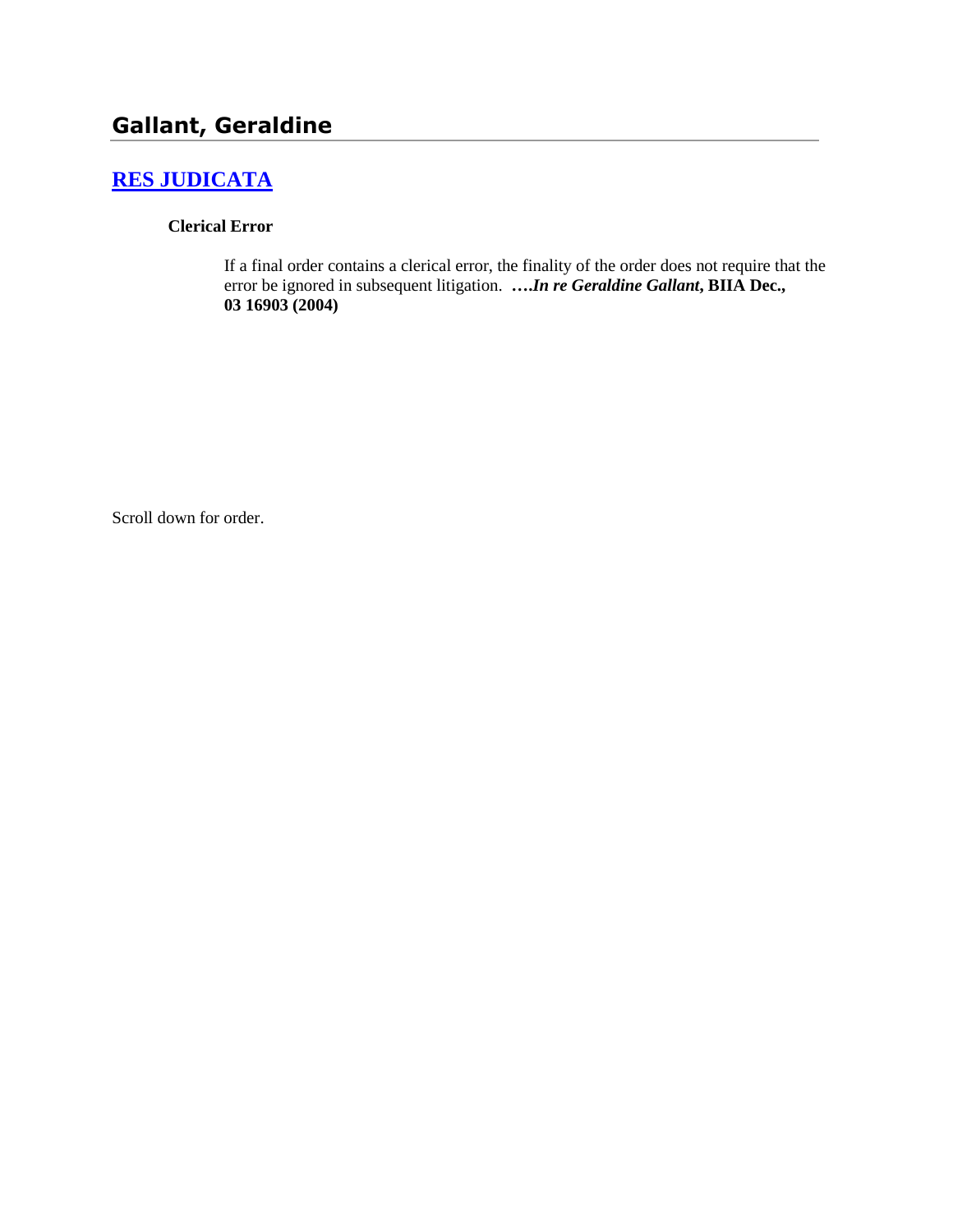## **BEFORE THE BOARD OF INDUSTRIAL INSURANCE APPEALS STATE OF WASHINGTON**

**)**

**IN RE: GERALDINE R. GALLANT ) DOCKET NOS. 03 16903 & 03 16904**

**CLAIM NOS. Y-288677 & P-328389 ) DECISION AND ORDER**

APPEARANCES:

Claimant, Geraldine R. Gallant, by Putnam Lieb, per Wayne Lieb

Employer, Gee Gees Hobby Craft & Gifts, None

Department of Labor and Industries, by The Office of the Attorney General, per William Andrew Myers, Assistant

The claimant, Geraldine R. Gallant, filed an appeal with the Board of Industrial Insurance Appeals (Docket No. 03 16903) on July 7, 2003, from an order of the Department of Labor and Industries dated June 27, 2003. In this order, the Department affirmed a May 29, 2003 order in which it closed her January 4, 2004 left shoulder injury claim (Claim No. Y-288677) without an award for permanent partial disability. The Department order is **REVERSED AND REMANDED.**

The claimant, Geraldine R. Gallant, filed an appeal with the Board of Industrial Insurance Appeals (Docket No. 03 16904) on July 7, 2003, from an order of the Department of Labor and Industries dated June 27, 2003. In this order, the Department declined to consider Ms. Gallant's June 5, 2003 protest as it was not within 60 days of the July 2, 1998 closing order issued under her May 30, 1996 right shoulder injury claim (Claim No. P-328389). The Department order is **AFFIRMED.**

## **DECISION**

Pursuant to RCW 51.52.104 and RCW 51.52.106, this matter is before the Board for review and decision on a timely Petition for Review filed by the claimant to a Proposed Decision and Order issued on June 29, 2004, in which the industrial appeals judge affirmed both of the orders of the Department dated June 27, 2003.

The Board has reviewed the evidentiary rulings in the record of proceedings and finds that no prejudicial error was committed. The rulings are affirmed.

Our industrial appeals judge determined that the June 27, 2003 Department order, that affirmed a May 29, 2003 closing order in Claim No. Y-288677 was correct, based on application of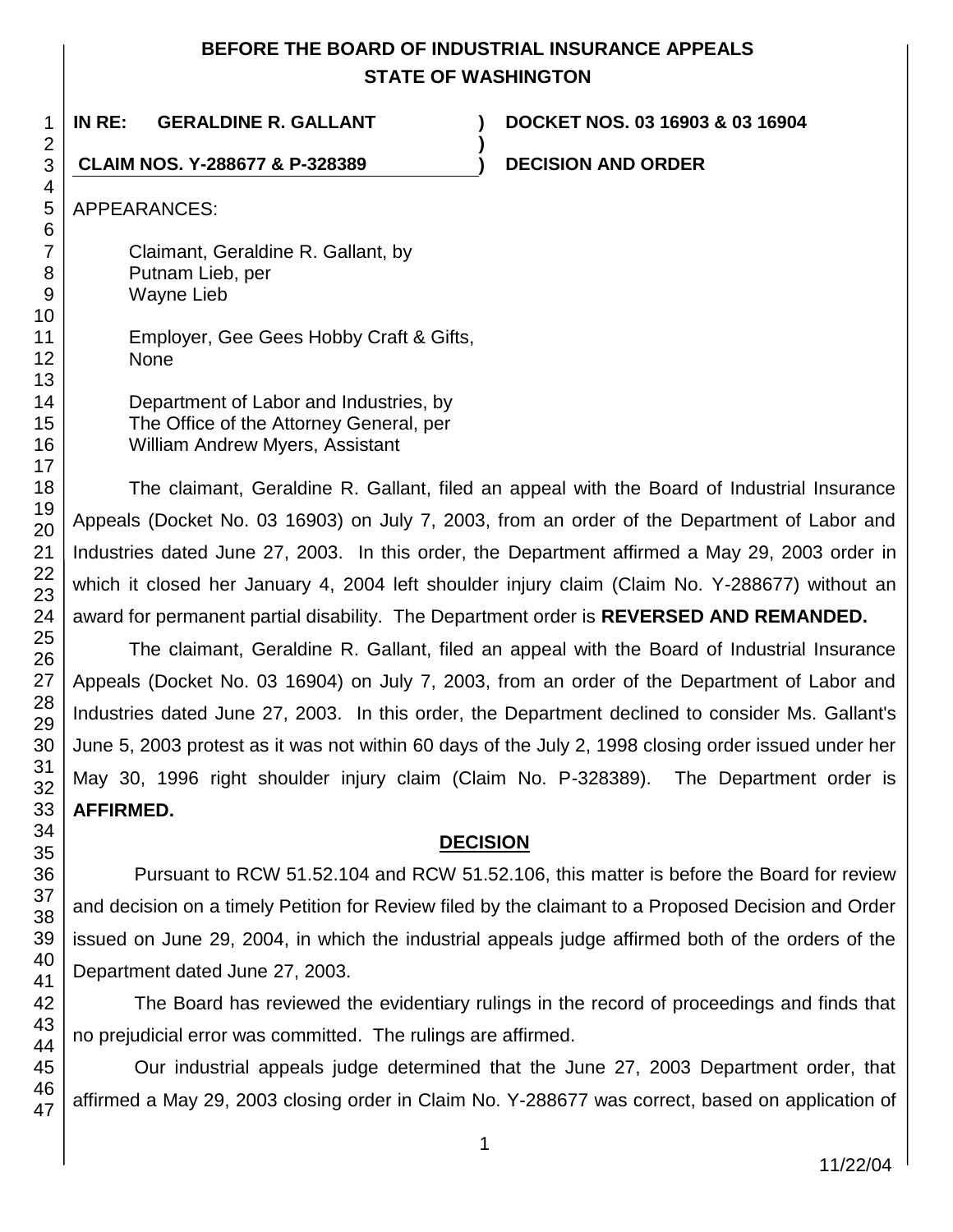the doctrine of res judicata. We disagree. The Department's final determination in Claim No. P-328389 does not bar a disability determination in the subsequent Claim No. Y-288677. Further, based upon the medical evidence in the record, we conclude that Ms. Gallant is entitled to an award for permanent impairment of her left shoulder in the amount of 11 percent of the amputation value of the deltoid insertion or by disarticulation at the shoulder for residuals proximately caused by her January 4, 2002 industrial injury.

Claim No. P-328389 was allowed for a right shoulder injury Ms. Gallant suffered while carrying a sewing machine for a customer on May 30, 1996. Board Exhibit No. 1. Ms. Gallant's right shoulder condition healed somewhat, and she was left with permanent impairment. 4/21/04 Tr. at 18, Board Exhibit No. 2. The parties stipulated that Ms. Gallant has permanent impairment of her right shoulder equal to 12 percent of the amputation value of the deltoid insertion or by disarticulation at the shoulder for residuals proximately caused by her May 30, 1996 industrial injury. Although the award for permanent partial disability should have been attributed to her right shoulder in this claim, the July 2, 1998 order erroneously closed the claim with an award for permanent partial disability for her left shoulder.

It is undisputed that Ms. Gallant did not timely protest or appeal the July 2, 1998 order closing her right shoulder injury claim, Claim No. P-328389. Board Exhibit No. 1. The July 2, 1998 order contained the appropriate statutory language providing notice of the finality of the decision, unless a timely protest or appeal was filed. *See* RCW 51.52.050. A Department decision, even if erroneous, is final and binding on all parties and cannot be reargued unless the order was void when entered. An order is not void if entered with personal jurisdiction over the parties and subject matter jurisdiction over the claim. *Marley v. Department of Labor & Indus*., 125 Wn.2d 533, 542-43 (1994).

There is no question that the Department had jurisdiction to enter the July 2, 1998 order.

Upon receipt of the untimely protest, the Department was required by statute to deny reconsideration of its July 2, 1998 final order. The Department has only limited statutory authority to set aside unappealed final orders (see RCW 51.32.240), and no statutory provision grants authority to set aside an unappealed final order denying a claim. Nor does Title 51 provide the Board or the courts with statutory authority to overturn an unappealed final order of the Department. *Kingery v. Department of Labor & Indus*., 132 Wn.2d 162 (1997). Our industrial appeals judge made the correct determination in Docket No. 03 16904. The June 27, 2003 Department order in Claim No. P-328389 is affirmed.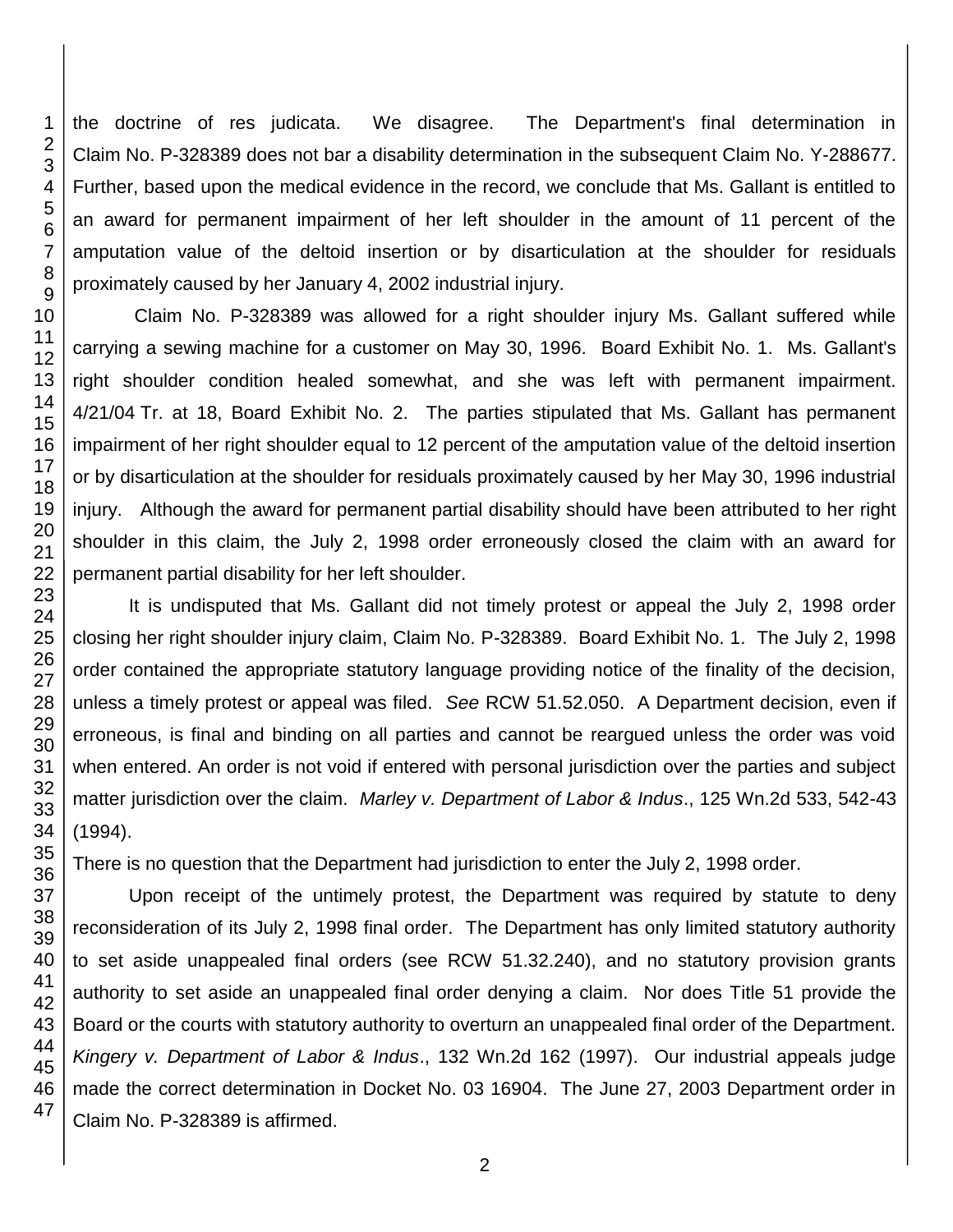We reach a different result in our review of the record and the correctness of the Department's June 27, 2003 order in Claim No. Y-288677. It is undisputed that Ms. Gallant sustained an injury to her left shoulder on January 4, 2002, when a bolt of fabric slipped and she attempted to grab it. Board Exhibit No. 4. The parties agree that Ms. Gallant has permanent impairment in her left shoulder in the amount of 11 percent of the amputation value of the deltoid insertion or by disarticulation at the shoulder for residuals proximately caused by her January 4, 2002 industrial injury.

While application of the court's holding in *Marley v. Department of Labor & Indus.*, 125 Wn.2d 533 (1994) may prevent a conclusion that the erroneous Department order issued in Claim No. P-328389 is void, the court's holding does not prevent us from acknowledging a clerical error. We can find that the July 2, 1998 order contained a clerical error and acknowledge that error. In *Callihan v. Department of Labor & Indus.* 10 Wn. App. 153 (1973), the court stated that the Board has the authority to correct an "inadvertent misdescription." If the Board was not allowed to do so it "would be required to treat a clerical error as if it were no error at all." *Callihan at* 157. The holding in the *Marley* decision does not prevent us from acknowledging that the order closing the prior claim referenced the wrong extremity. What occurred in the management of the claim was a clerical error, whether it was perpetuated with the assistance of one or more physicians does not change the character of the error. There is no disagreement between Ms. Gallant and the Department that an error was made. We believe this type of error is properly characterized as a clerical error. Because we need not conclude that the order is void, we are not prevented from finding that the error is indeed a clerical error, and we are not bound by the error contained in that order in making a decision in the claim that is before us.

The June 27, 2003 and May 29, 2003 Department orders in Claim No. Y-288677 unequivocally denied Ms. Gallant an award for left shoulder permanent partial disability. No reference was made to the prior adjudication in Claim No. P-328389. There is no indication in the orders that there was any effort to segregate any prior permanent partial disability in accordance with the provisions of RCW 51.32.080(5). Any attempt to invoke the doctrine of res judicata in this instance would result in the denial of benefits to Ms. Gallant that all agree she is entitled to. The application of the doctrine of res judicata must not work an injustice on the party against whom it is to be applied. *Winchell's Donuts v. Quintana*, 65 Wn. App. 525, 529-30 (1992). In this situation, if we were to apply the doctrine against Ms. Gallant, in light of the undeniable error contained in the previous order, would work an injustice.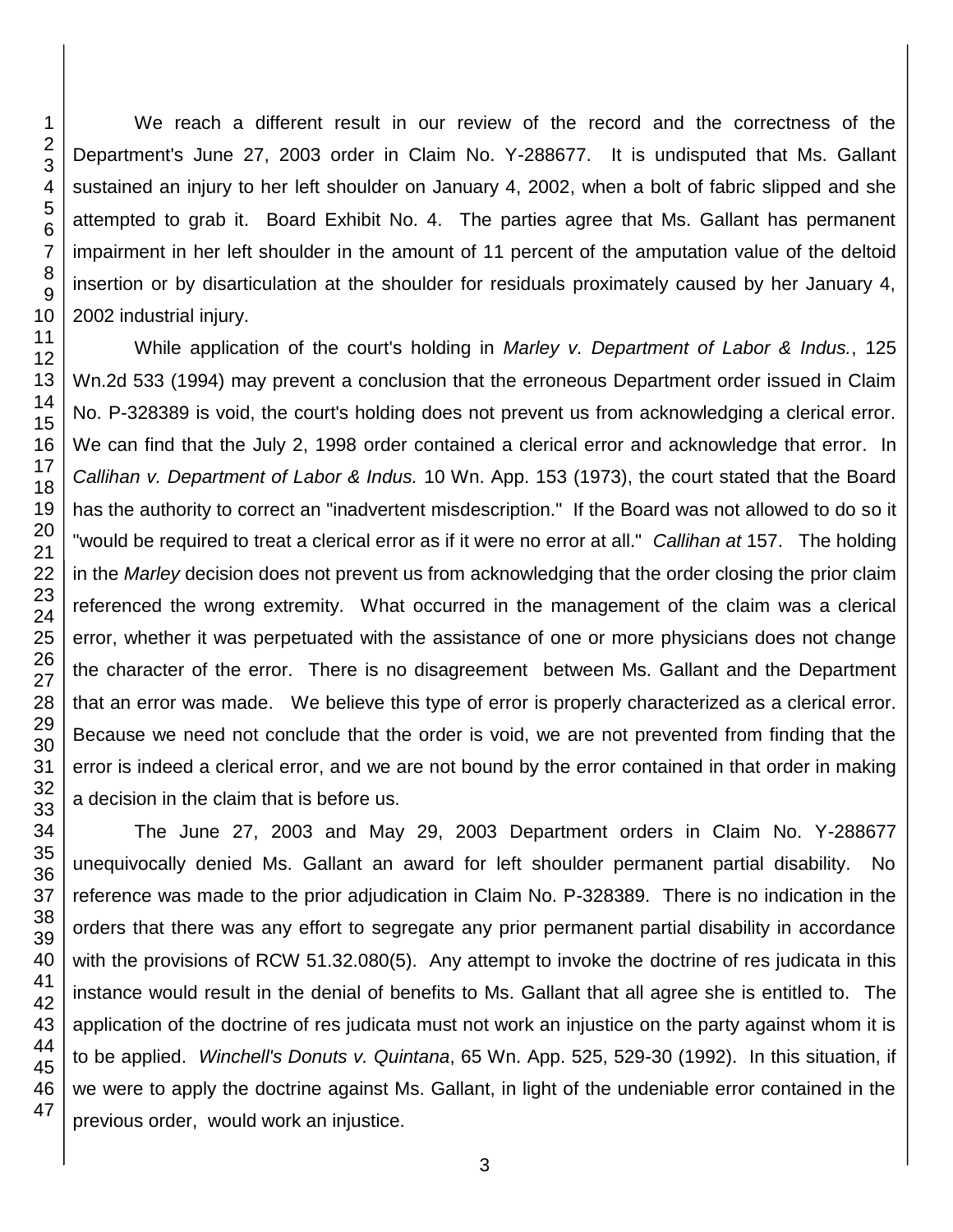We decline to apply the doctrine in this situation. The June 27, 2003 Department order in Claim No. Y-288677 is reversed. This matter is remanded to the Department with direction to close the claim with an award to Ms. Gallant of 11 percent of the amputation value of the deltoid insertion or by disarticulation at the left shoulder for residuals proximately caused by her January 4, 2002 industrial injury.

#### **FINDINGS OF FACT**

1. On June 10, 1996, the claimant, Geraldine R. Gallant, filed an application for benefits with the Department of Labor and Industries, alleging an industrial injury to her right shoulder, which occurred on May 30, 1996, while she was in the course of her employment with Gee Gee's Hobby Craft and Gifts. On September 6, 1996, the Department issued an order in which it allowed the claim. On July 2, 1998, the Department issued an order in which it closed the claim with payment of a permanent partial disability award equal to 12 percent of the amputation value of the left arm at or above the deltoid insertion or by disarticulation at the shoulder.

On January 18, 2002, the claimant, Geraldine R. Gallant, filed an application for benefits with the Department of Labor and Industries, alleging an industrial injury to her left shoulder, which occurred on January 4, 2002, while she was in the course of her employment with Gee Gee's Hobby Craft and Gifts. On March 29, 2002, the Department issued an order in which it allowed the claim. On May 29, 2003, the Department issued an order closing the claim with no further time loss compensation and no payment of an award of permanent partial disability.

On June 5, 2003, the claimant filed a Protest and Request for Reconsideration of the July 2, 1998 and May 29, 2003 Department orders. On June 27, 2003, the Department issued two orders. In one order, the Department determined that it could not reconsider the Department order dated June 2, 1998, as neither a protest nor an appeal were received within this 60-day time limitation, and determined that the Department order dated June 2, 1998, was final and binding. On June 27, 2003, the Department issued another order that affirmed the provisions of the Department order dated May 29, 2003.

On July 7, 2003, the claimant filed two Notices of Appeal with the Board of Industrial Insurance Appeals. In Docket No. 03 16904, the claimant appealed from the Department order dated June 27, 2003. On August 19, 2003, this Board issued an order granting the appeal subject to proof of timeliness from the Department order dated June 27, 2003.

1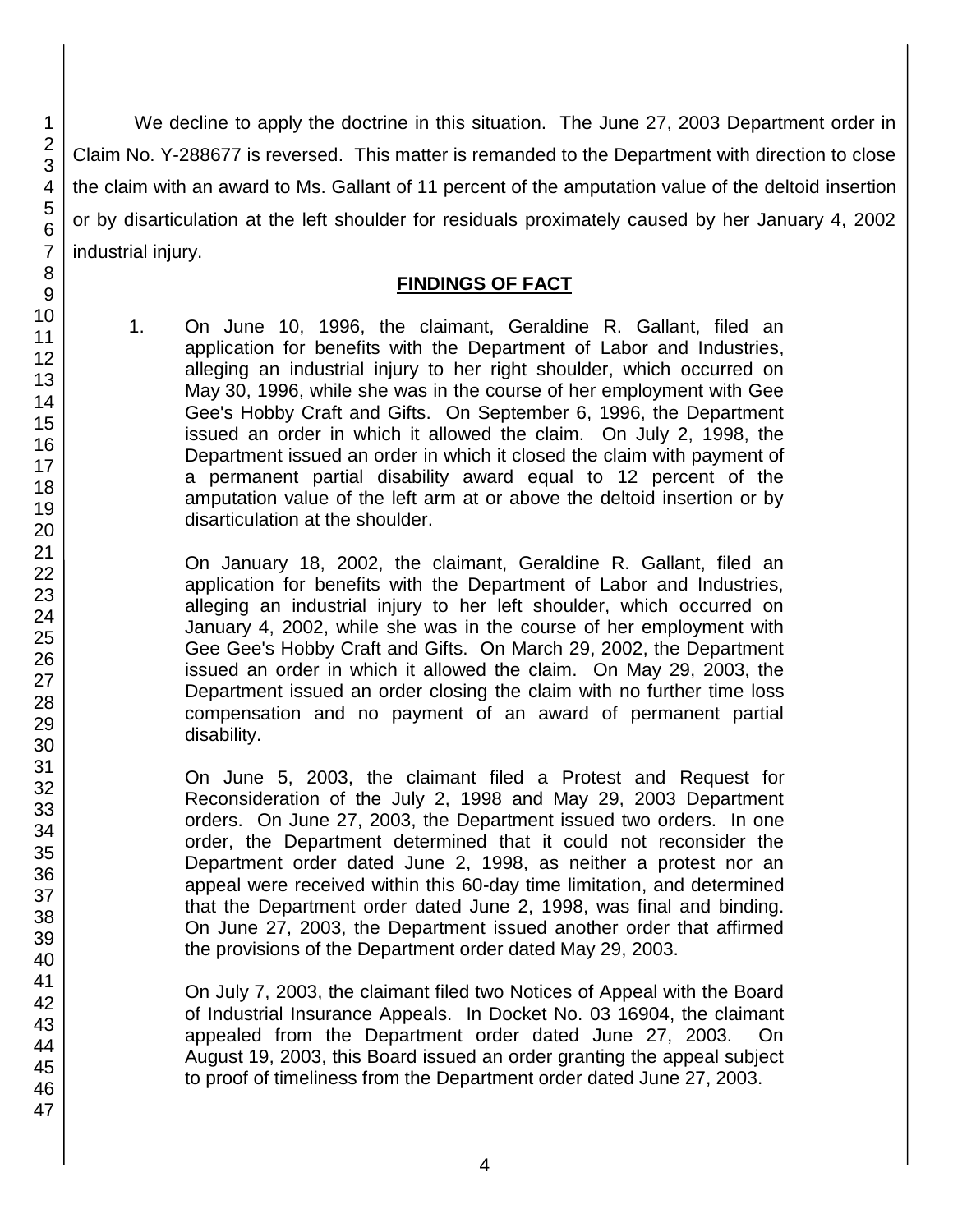In Docket No. 03 16903, the claimant appealed from the Department order dated June 27, 2003. On July 29, 2003, this Board issued an order granting the appeal from the Department order dated June 27, 2003.

- 2. Ms. Gallant sustained an industrial injury to her right shoulder on May 30, 1996, and to her left shoulder on January 4, 2002, while in the course of employment with Gee Gee's Hobby Craft and Gifts.
- 3. Ms. Gallant's right shoulder conditions were fixed and not in need of further necessary and proper treatment as of July 2, 1998.
- 4. Ms. Gallant's left shoulder conditions, proximately caused by the January 4, 2002 industrial injury, were fixed and not in need of further necessary and proper treatment as of May 29, 2003.
- 5. Ms. Gallant neither timely appealed nor protested the Department order of July 2, 1998.
- 6. As of May 29, 2003, Ms. Gallant's left shoulder impairment, proximately caused by the industrial injury of January 4, 2002, resulted in residual impairment equal to 11 percent permanent impairment of her left shoulder of the amputation value of the deltoid insertion or by disarticulation at the shoulder.

## **CONCLUSIONS OF LAW**

- 1. The Board of Industrial Insurance Appeals has jurisdiction over the parties to and the subject matter of these timely filed appeals.
- 2. As of May 29, 2003, Ms. Gallant was a permanently partially disabled worker within the meaning of RCW 51.32.080
- 3. The doctrine of res judicata does not bar Ms. Gallant from receiving an award for 11 percent permanent impairment of her left shoulder of the amputation value of the deltoid insertion or by disarticulation at the shoulder for residuals proximately caused by her January 4, 2002 industrial injury.
- 4. In Docket No. 03 16903, the Department order dated June 27, 2003, is incorrect and is reversed. It is remanded with direction to close the claim with an award to Ms. Gallant of 11 percent of the amputation value of the deltoid insertion or by disarticulation at the left shoulder for residuals proximately caused by her January 4, 2002 industrial injury.